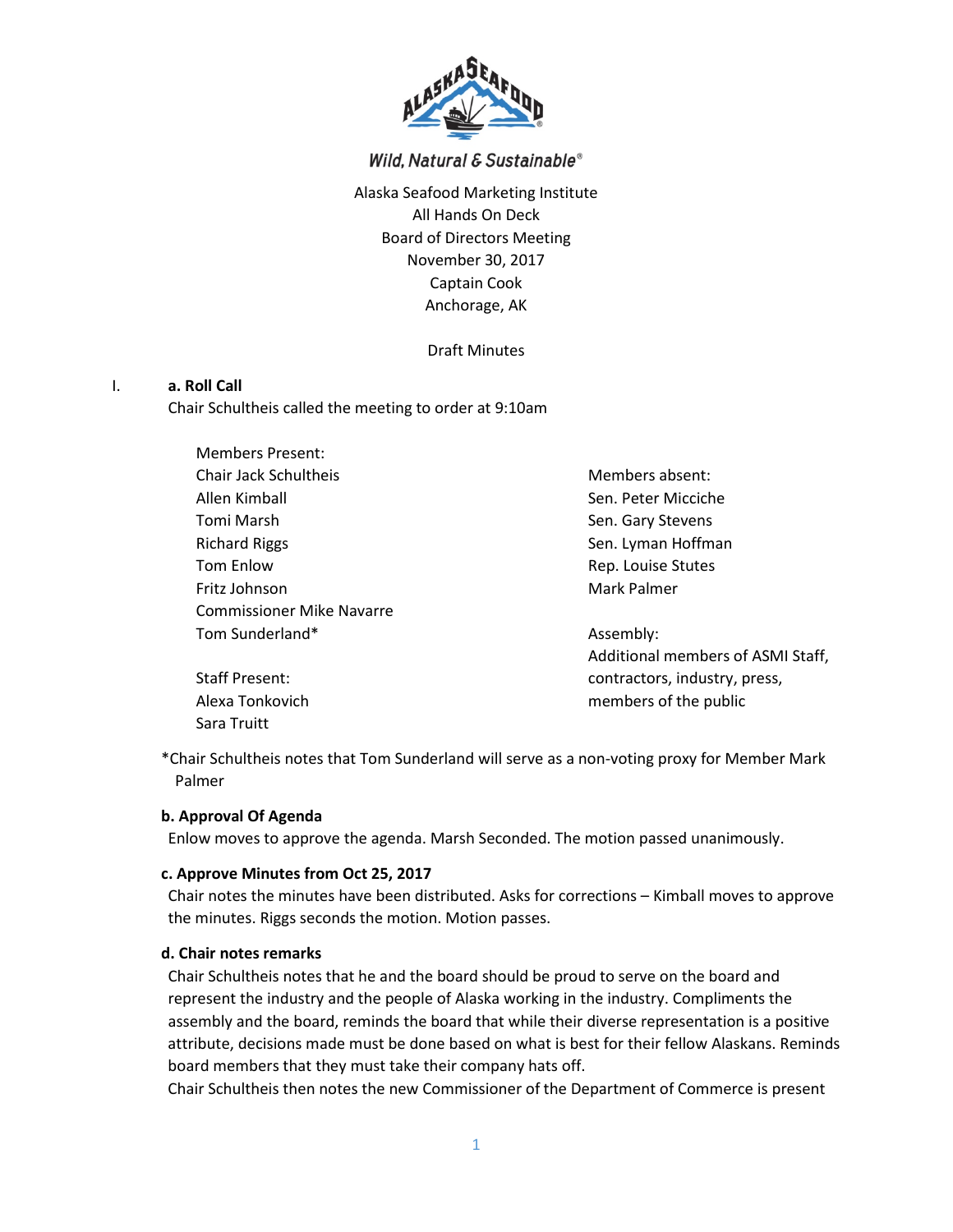on the board, welcomes him and asks that a letter be read aloud, on behalf of the whole board, addressed to former Commissioner Chris Hladick and present Commissioner Mike Navarre.

Vice Chair Kimball: reads a letter aloud to the assembly for Commissioner Hladick thanking him for his service to ASMI.

Riggs: reads a letter aloud to present Commissioner Navarre on behalf of the board. The letter invites Commissioner Navarre to the ASMI board in an ex officio capacity.

Navarre: Thanks the board and accepts their invitation.

#### **e. Public Comment**

Chair Schultheis announces the board will now hear public comment. Hearing none the Chair closes the public comment period.

#### II. **Executive Director Update**

Tonkovich: Notes there are several contractors present who have given a long period of service to ASMI. Invites those present to stand for acknowledgement and reads names and length of service aloud: Robin Wang and Roger Zhang represent ASMI in China for the last 20 years

David McClellan, 20 years of service, covers Spain Italy, and Portugal Tricia Sanguinetti, 18 years of service, Domestic and RFM Mark Jones, 21 years of service, US Retail David Wooley, 24 years of service, US Foodservice Program

Tonkovich: invites assembly to give a round of applause for their hard work and dedication to AK Seafood industry.

Tonkovich: to members of board and companies operating in the international arena, we will be sending out an industry contribution form. We use Industry in-kind contributions as a match to ASMI's Federal grant. You will be receiving contact from us next week.

## III. **Operational Committee Reports.**

Chair Schultheis invites each Operational Committee Chair to give their report to the board. Begins with Chair Thomas of the Domestic Marketing Committee.

Thomas: Thanks the board and to Chair. Notes there was much productive discussion in their committee meeting, addresses questions that were answered in committee:

Thomas: Noted that several key items were identified in the committee meeting. The first being bringing new staff up to speed about the AK seafood industry. Almost complete turnover of domestic staff. New staff have depth of marking experience, but low on seafood industry knowledge/experience. Both the Domestic Marketing Committee and the species committees suggest a sharing of information amongst industry members, on a voluntary basis to share information and knowledge with new staff. Thomas asks for board support to make this a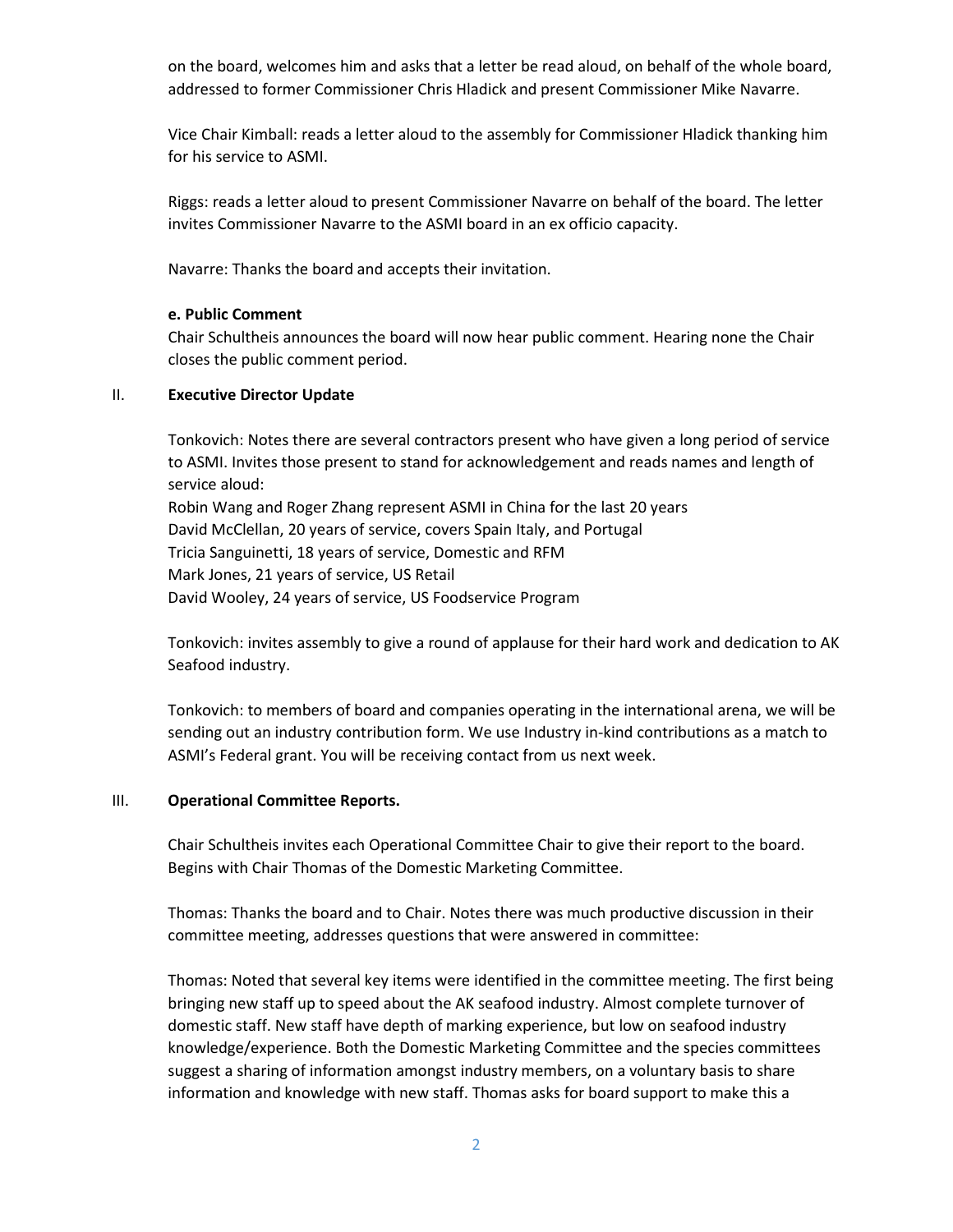#### priority.

The second item was to improve communication between ASMI and industry around ASMI programs. Both staff and industry expressed frustration about a lack of communication. Committee asks for direct communication when important events come up. Committee encourages partnering on events and promotions.

Another item was the branded vs generic seafood products. When certain product forms are needed for a promotion, there is often only one brand available to provide the item. The idea among the committee was to have generic items available, with generic packaging for promotional events. The next item was sustainability: to improve communication between communication and sustainability programs. Important for united sustainability messaging. The final item: Still confusion within industry about RFM. Noted RFM is looking at strategic plan for outreach. Committee members noted needing simple direct message for sales people. Domestic committee aimed to incorporate species responses when they crafted their own answers.

# **What major challenges do you see the ASMI program you guide facing in the coming years? (short-term and long term), please specific by marketing, species or general programmatic concern.**

Thomas: State budget cuts and staff turnover. Both the ASMI budget and the ADFG budget. The committee feels spending should be strategic and focused.

#### **What strengths or opportunities have you identified in the ASMI program you guide?**

Thomas: Changing consumer/evolving market. Technomic presentation about market research was well received and enlightening. Committee recommends that ASMI adjust messaging to reflect discoveries in the Technomic research. Partner with industry on events and promotions. Capitalize on Alaska story with Ocean to Table approach.

**Taking into account comments from the species committees, are there any specific actions you would recommend for the ASMI program you guide? (species committee comments and recommendations will be provided in writing at the conclusion of their respective meetings)**  Thomas: Continue to advance pollock promotion but also be proactive about promoting salmon. Promote flatfish as a star species. Develop pink salmon headed and gutted filets and continue to stabilize canned salmon market.

## **Are there any specific questions pertaining to your program you would like the ASMI Board to address? Or any specific actions you would like them to consider? If not, write N/A.**

Thomas: A year ago the Domestic Marketing Committee recommended that the board not form separate domestic marketing and communications committees. Board followed that recommendation. This year's discussion showed pros and cons to the past years' structure.

First, the consumer PR program is integral to the Domestic Marketing Program. The Consumer PR program is part of communications program. It's important for the program staff and committee to have input into the PR program. The main drawback is the lack of processor representation on the committee. With so many new staff members in the Domestic Marketing Program, it is a hindrance to not have processor input.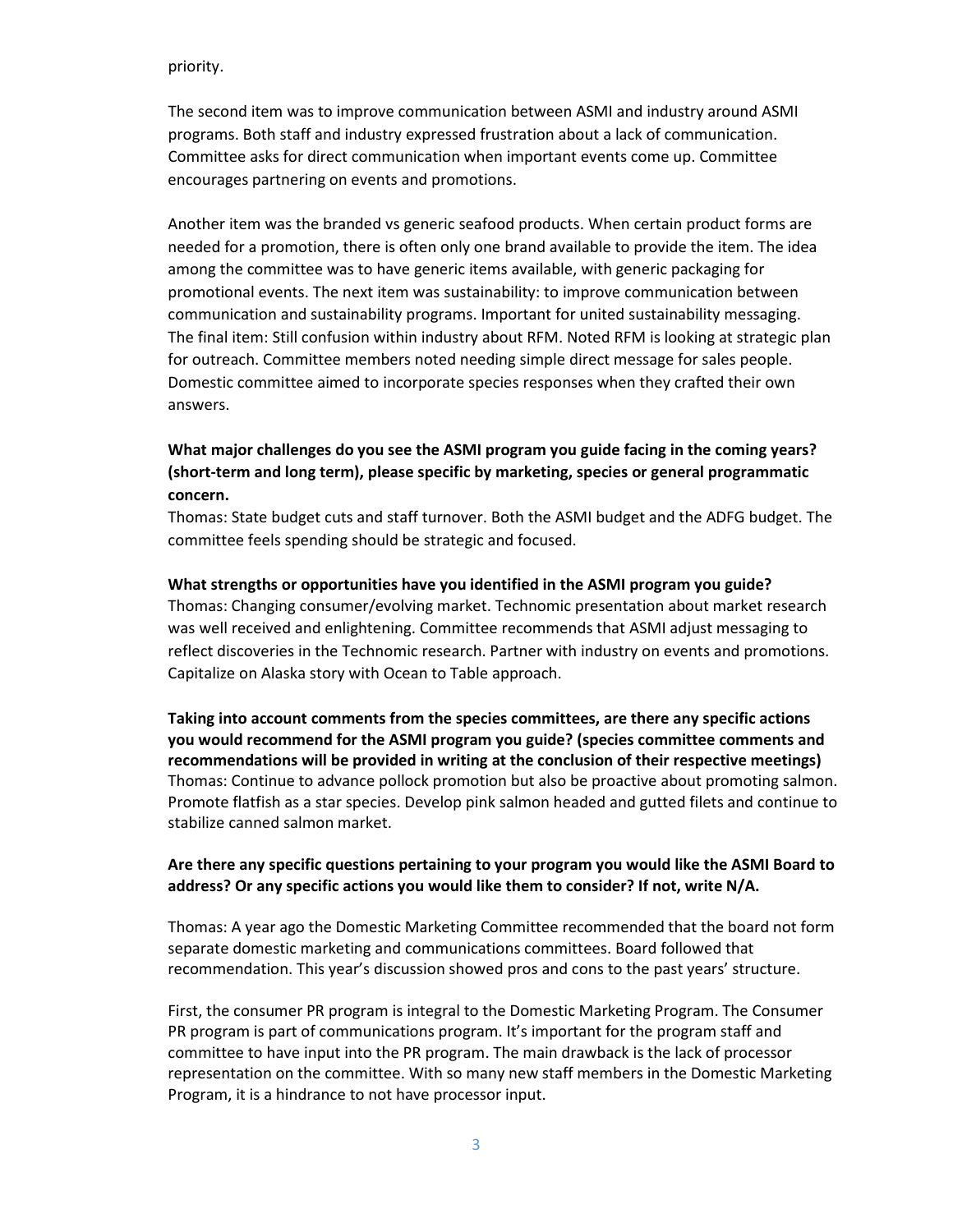Keeping committee together may be best to increase communications, but having a large committee makes it difficult to get business done. The committee supports keeping the two committee's together for another year, but if split, have joint meetings between two committees. Motion was: ASMI Domestic Marketing Committee recommends that we continue as a combined committee for one more year. Consider additional appointments of processors to the committee. The motion passed 7/2.

Chair Schultheis invited discussion from board members.

Enlow: asks how many processors are currently on the committee?

Thomas: There are 3 processors & 1 processor association for total of 4.

Enlow: How does that compare to past representation.

Thomas: In past committee was smaller with 5 processors/3 harvesters.

Enlow: If the board combined but added processors, we'd have a committee of 14 or 15 members?

Thea: It would be helpful to have 2 more processors.

Kimball: Questions if there was discussion about the Communications team being able work across other programs since it is grouped with Domestic.

Thomas: Jeremy noted he is supposed to also help the other operational committees but his time is focused on domestic mainly. Didn't discuss how that would work if the current committee were split. Also brought up that if the committees were split, and yet had joint meetings it would not necessarily resolve the issue of a large committee.

Chair Schultheis: good report. Asks for further questions. No questions. Thanks committee for their work.

Chair Schultheis: Announces that next is the International Marketing Committee report. Invites Chair McGinley to provide his committee's report.

McGinley: Thanks chair/members of board. Notes the diverse representation on IMC. Goes directly to addressing the Operational Committee Questions/answers:

## **What major challenges do you see the ASMI program you guide facing in the coming years? (short term and long term). Please be specific by market, species, or general programmatic concern:**

McGinley: Duty rates and non-tariff barriers. More demand for pollock. China tariff has changed quite a bit. Increasing demand from customers on social and traceability questions. Questions such as: "do children work on boats". Other demographics are changing demand, for example: Japan OMR concerned they are the only market in the world for pollock roe, but the demand there is diminishing, or in UK mostly only aging customers eat canned salmon. Japan shifted from primary seafood consumption to meat consumption. China competes with us with portions of our own fish, but fish are soaked in phosphates. In Japan, the tagline does not include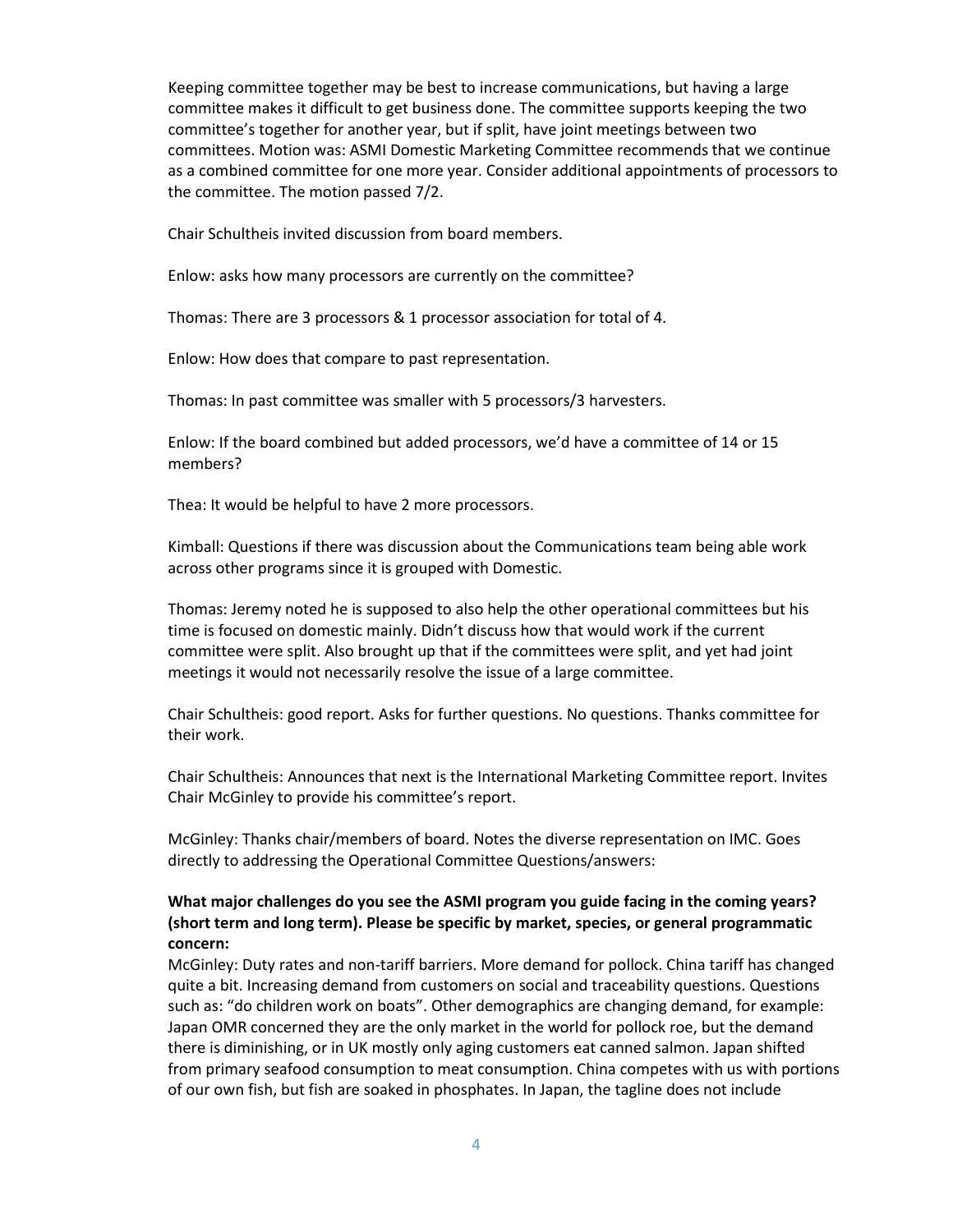sustainability because at the time it was written, that did not translate well. Recommend a change in the tagline to something about responsible fishing. Japan does not want to do a promotion on something only to find they don't have it next year.

#### **What strengths or opportunities have you identified in the ASMI program you guide?**

McGinley: Creative promotional ideas in several markets. Things like the Food Truck in Europe. Meal Kits all around the world. Refresh markets continue to grow; it is a good match for AK seafood. We can create high quality single frozen portions. Single serving filets are growing in popularity. International program does a good job in their trade shows, inbound and outbound missions. Notes Brussels/China Fisheries/Outbound missions to Asia/Brazil: Bring industry members into marketplace. This year we have one group coming from China and one from Ukraine. OMR's noted in the meeting that they need more industry participation at trade shows internationally. We have great strength in our International Staff. IMC members describe them as Adaptive, Capable, and Insightful. Compliments Hannah Lindoff to the assembly for her great job.

## **Taking into account comments from the species committees, are there any specific actions you would recommend for the ASMI program you guide?**

McGinley: On whitefish committee report: FAO67 for pollock designator does separate us out from the Russian industry. Whitefish wishes to increase promotion of flatfish and pollock in China.

Cross promotion on species. Japan has good king salmon promotion, but the idea of combining a species in greater need of promotion with a premium product.

Salmon: does not want to be left out in light of pollock promotion.

## **Taking into account comments from the species committees, are there any specific actions you would recommend for the ASMI program you guide?**

McGinley: Traceability and social audits – need some sort of unified concept from the board as to how we're approaching questions such as children on fishing boats. Keep OMR's in the loop better. They would like better updates from staff, want to stay on the pulse of the industry. Notes that he is an outgoing chair. Enjoys his work with the committee and closes with compliments for the committee and staff members.

Chair Schultheis: opens questions for Michael

Enlow: Asks his feel for balance of representation on the committee.

McGinley: Feels there is substantial balance. Good packer to harvester ratio. Lot of regulation and cultural attention, good to have members with experience in international work.

Enlow: if you had comment about the earlier questions regarding communications programs tied to domestic committee – is that a concern from IMC.

McGinley: Has no comment. Feels Communications is doing well. International can always use more help.

Chair Schultheis: Thanks McGinley for presenting. Invites Seafood Technical Committee Chair Dan Block to report.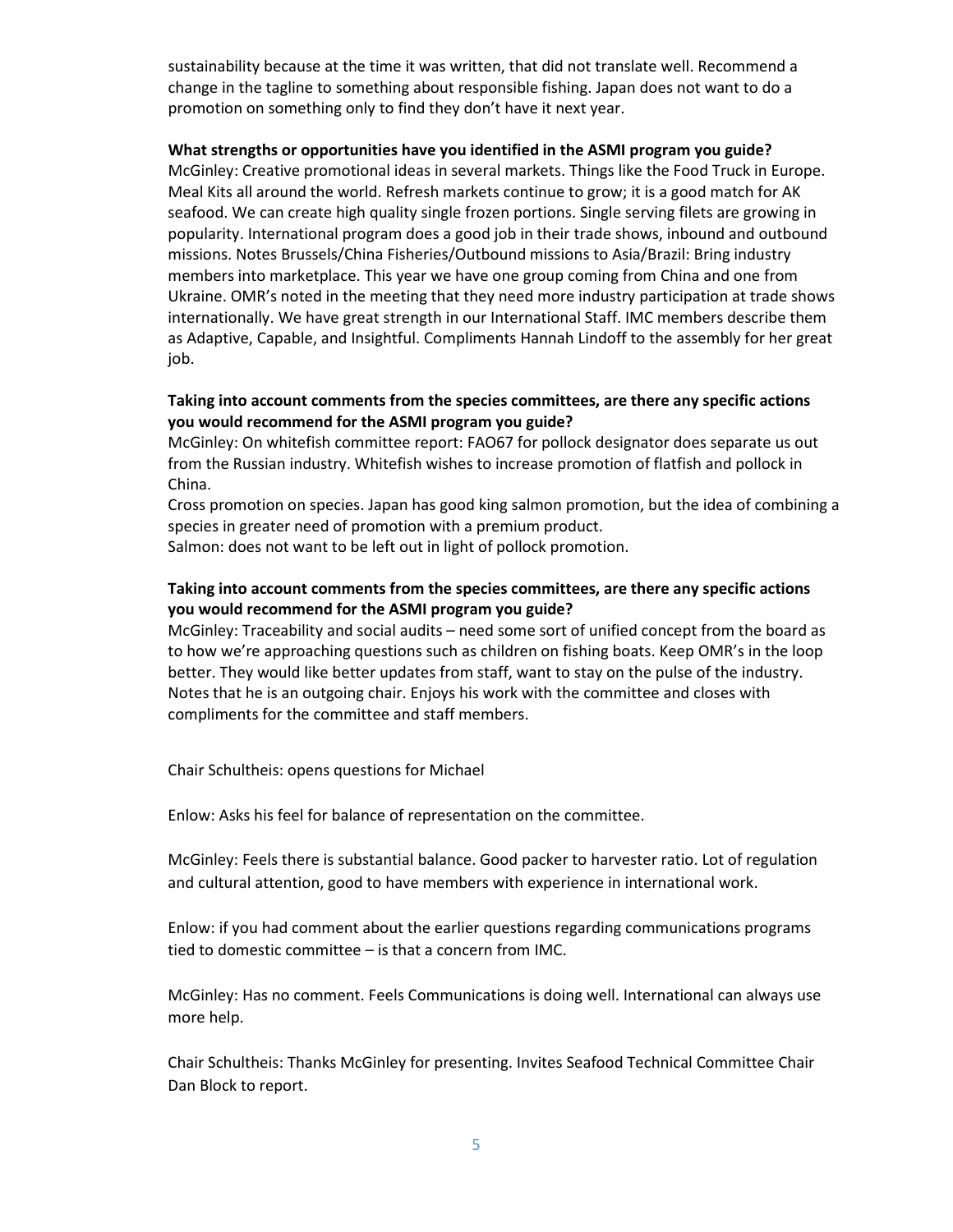Block: Thanks board and chair and provides a run-through of the highlights of the committee meeting: Thanks program director Michael Kohan for her hard work to support Technical endeavors. Update of RFM chain of custody. Notes motion to approve it passed. Notes the presentation by Dr. Gerlach, Kimbely Stryker and Ms. Carpenter from the Department of Environmental Conservation. Dr. Gerlach reported that Ten-thousand samples have been collected through the fish-monitoring program, results of which show low contaminant content in flesh. Ms. Stryker and Carpenter spoke on program development. Block also noted Kohan's report on graduate student study on the freezing/cooking thresholds to kill parasites in salmon fillets. Intern research was conducted at Kodiak Marine Science Center. Interesting results from the study and promise to expand their work and introduce or propose changes to the hazard guide that would provide more realistic levels of freezing and cooking than those currently proposed in the FDA hazard guide. USDA QSP report, undertaken in Indonesia to promote whitefish and yellowfin sole. Further discussion on specialty product outreach as a follow up to Andy Wink's presentation on Tuesday. Committee also discussed updates to shellfish and salmon buyers guide. Reviewing training materials to GMPs/SSOP's/Fish handling posters. Update from Julie Matweyou regarding the Kodiak Marine Science Center. Considerable work done at the center this summer. Important work done at that facility. Block ended his overview by noting a request from the committee that the board continue to support efforts to maintain the facility in its current capacity.

**What major challenges do you see the ASMI program you guide facing in the coming years?** Block: Budgetary limitations remain an on-going concern for our committee as we work to continue our efforts to advance seafood quality, nutrition, safety, and science initiatives.

**What strengths or opportunities have you identified in the ASMI program you guide?** Block: Strengths: Delivery of collaborative research project (Sea Grant/KSMSC/ADF&G) which established freezing & cooking thresholds for eliminating nematode viability within Salmon fillets.

Delivery of improved publications and training materials to advance promotion, safety, and product quality of AK seafood products (eg – specie guides, fish handling posters, GMP/SSOP posters, etc)

Opportunities: Continued focus to develop/identify products, processes, and opportunities to more fully utilize commercial fishery resources in AK. Advanced research projects which utilize KSMSC to ensure its preservation as an asset to the industry.

### **Taking into account comments from the species committees' are there any specific actions you would recommend for the ASMI program you guide?**

Block: Chalky Halibut Issue: Technical Committee will review available research literature todate (IPHC, etc), and evaluate potential research project which could benefit fish handling practices at Harvester-level to reduce incidence of this issue.

Mercury Testing of King Crab by Canada: Technical Committee will explore available FDA data, and State of AK specie-testing data, for possible communication to CFIA through FDA, or USDC, in an effort to demonstrate no basis for performing Mercury Testing of AK King Crab.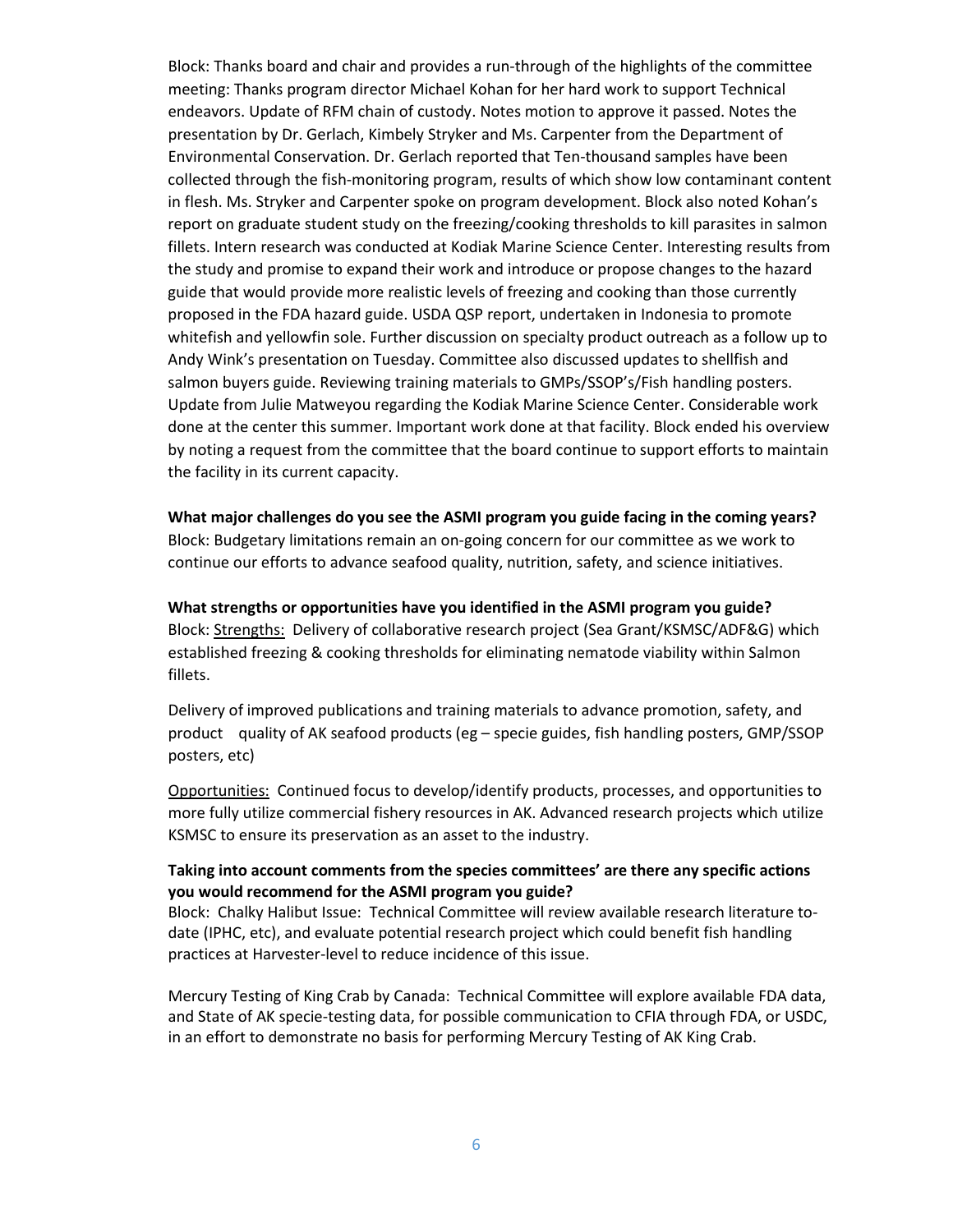Update to Salmon Guide: Technical Committee will establish collaborative exchange with Salmon Committee to ensure accuracy, adequacy of content, and format, to ensure opportunity for review/input prior to completion of finished product.

## **Are there any specific questions pertaining to your program that you would like the ASMI board to address? Or any specific actions you would like them to consider?**

Block: The Technical committee would request sufficient funding of our program by the ASMI board to ensure maintenance of on-going initiatives in the areas of quality, nutrition, food safety and science.

Block invites questions from the board.

Commissioner Navarre: Asks what is driving Canada's request for mercury testing in king crab?

Block: Not sure why. Historic levels of mercury has been a fraction of the .5 parts per million in Canadian requirements.

- IV RFM Program
	- a. Approval of the Version 4 QMS and Procedures
	- b. RFM Strategic Plan Update and Path Forward

Chair Schultheis: Thanks Block for his report. Invites the RFM Committee Jeff Regnart and Mark Fina.

Fina: Introduces himself and Regnart. Regnart introduces slideshow. Notes some of the presentation refers to information provided in the RFM binders at the board table and will review past years activities during presentation.

Reviews: Looks to see if objectives of industry are being met by the certification program. Looks both ways: at fisheries/fishermen and what the program can do for them, and at marketing side, what the program can do for them. Maintain accreditation from GSSI and ISO. Review of QMS Procedures. Fina notes work with contractors to remain compliant with the GSSI and ISO requirements.

Regnart: reviews the executive summary. Reviews their approach to procedures. Notes changes to documents for cost savings. Surveillance Audit Methodology/Additional surveillance audit guidance. Projected to reduce costs to fisheries clients by as much as 30%. Exploring relationships with other FAO certifications around the world. Also looking for FAO help with leveraging exposure around the world. Looking to ensure sufficient staff onboard and sufficient funding. Notes future work: working on a logo distinct from ASMI logo. Update strategic plan, investigate possible scope expansion outside of Alaska. Regnart notes the importance of chain of custody work. Fina notes this helps committee working together to identify next steps and revisit Strategic plan, map out where we want to go which is already within current work.

Chair invites questions.

Kimball: Thanks RFM committee and staff/consultants. Q: looking forward, any discussion from a market standpoint, what markets we might target and how we would approach them.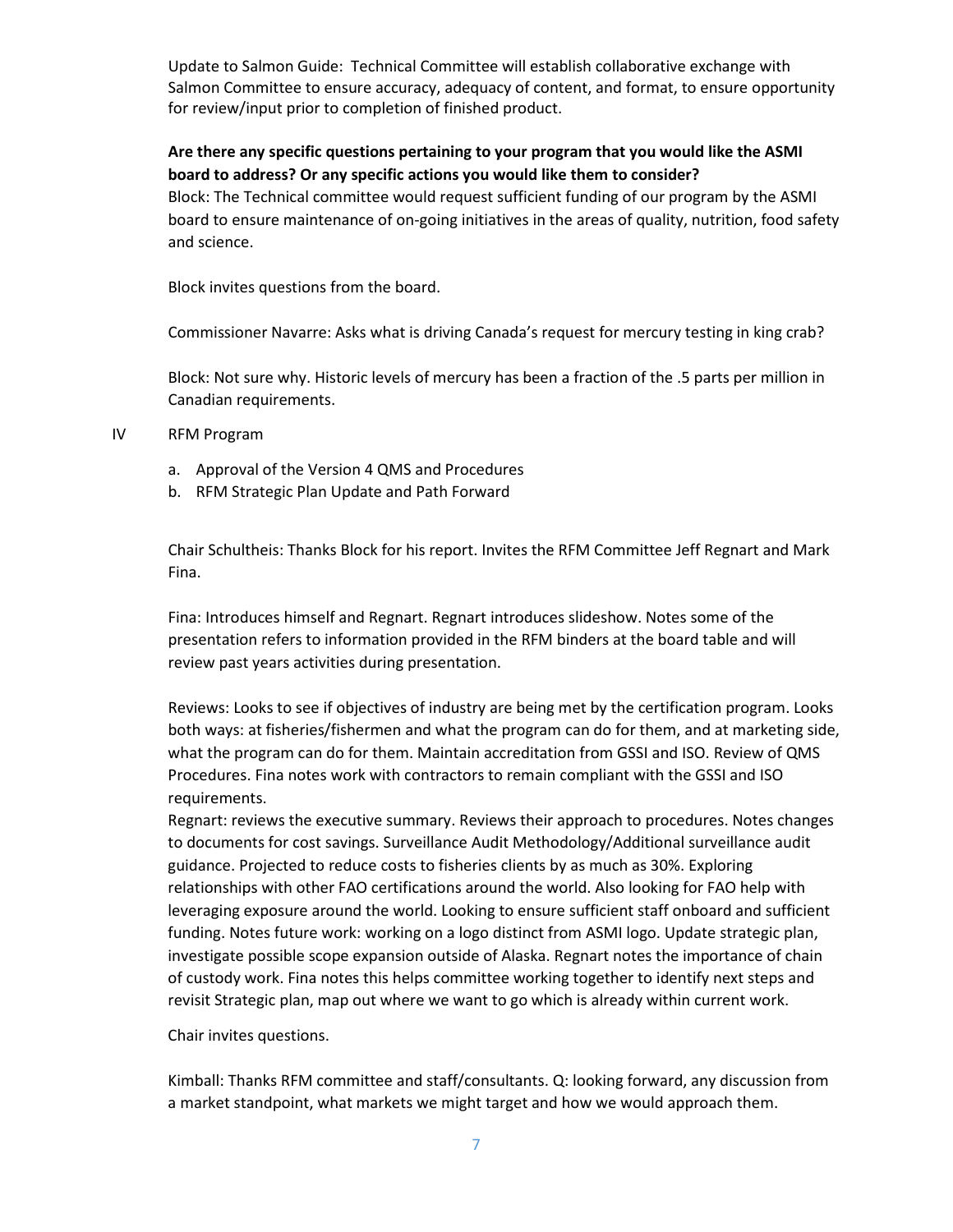Fina: Felt their current work was necessary precursor to the question posed. All of the upcoming work of outreach and workshops before reaching out to industry to implement targeting. Regnart – also wanted to look at cost efficiencies. Needed to do this work to stay in compliance but save dollars. Current work allows us to know what the cost is first.

Enlow: appreciates hard work. We received a GSSI certification prior to the rewrite to QMS. There was concern that tinkering with QMS would …does this go before the GSSI review committee to ensure changes to procedures haven't brought us out of compliance and how do you get the word that we are in compliance.

Regnart: If these become new governing documents of the program we would reach out the GSSI and go through worksheet to ensure that we make modifications- if needed- to stay in compliance. Fina: We've been cognizant of that issue and making sure we didn't run afoul of that.

Schultheis: do you feel the committee is staffed adequately.

Fina: It has worked well. We may want to engage with other staff as we start to look at marketing. Staffing is not a concern.

Chair thanks Fina and Regnart for their presentation.

#### **Chair asks for a motion to adopt he revise documents**

## **Marsh makes a motion to accept version 4 of the QMS and procedures as presented. Enlow seconds the motion. Motion passes.**

Chair: We will take a fifteen minute break and reconvene.

Break begins at 10:33am. Reconvene at 10:54am.

**Enlow makes a motion to move into Executive Session. Kimball seconds the motion. Motion passes.**

**Executive Session begins at 11:45am to discuss Committee selection/Reappointments, Budget and RFM.**

**Riggs makes a motion to return to open session. Johnson seconds. Reconvene in open session at 2:15pm.**

- IV. New Business
	- a. Appoint/Reappoint committee members

Chair Schultheis: Asks Allen Kimball to introduce new committee set up.

**Kimball makes a motion to create a communications committee with the intent to work more directly to support the communications program and allow it to work across operational committees. The board of directors will provide guidance regarding the scope within one month. The board of directors will maintain a domestic marketing committee with a balanced composition to better support the programs it serves. Also appoints the following individuals to the following committees:**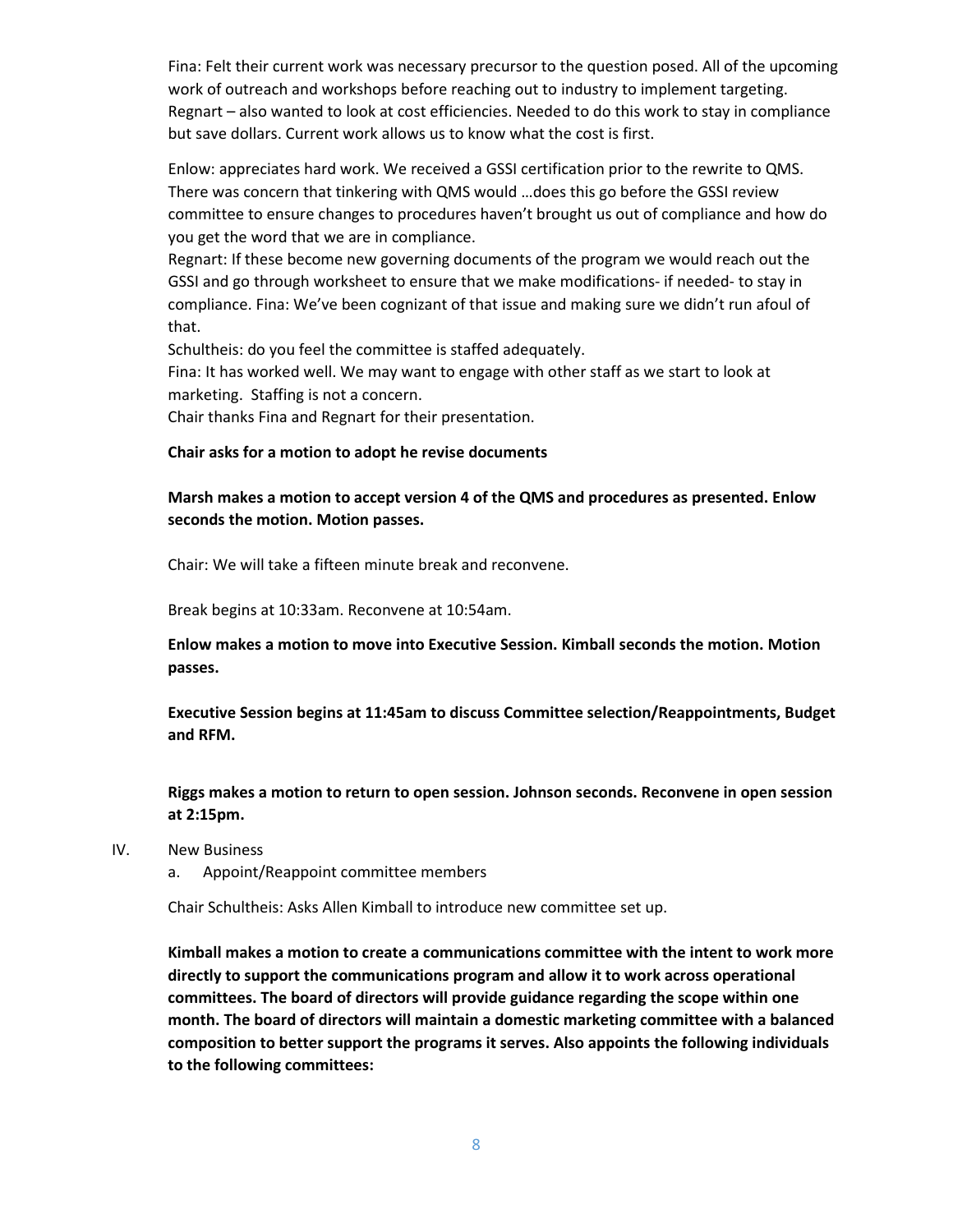Domestic Marketing Committee: Re-appoint: Tom Sunderland, Thea Thomas, Bob Barnett, Ron Jolin, Lilani Estacio. Appoint: Mike Cusack, Branson Spiers and 2-3 sales /processors seats tbd at the next meeting.

NEW: Communications Committee: Re-appoint: Cassandra Squibb, Julianne Curry, Nicole Kimball, Jessica Hathaway, Peggy Parker Appoint: Lorin Gelfand

Halibut-Sablefish: Re-appoint: William Sullivan Appoint: William Rogers

Whitefish: Re-appoint: Frank O'Hara Appoint: Ron Risher

Salmon: Re-appoint: Julianne Curry, Melanie Brown Appoint: Branson Spiers, Larry Christensen, Cynthia Wallesz

Shellfish: Re-appoint: Linda Kozak Appoint: Tyson Fick, Steven Minor, Edward Paulson, Dan Sullivan

International Marketing Committee: Reappoint: Michael McGinley, Bob Janzing, Norman Aoyagi, Duncan Fields, Jeffrey Stephan Appoint: Phil Young, Rasmus Soerensen

Seafood Technical Committee: Re-appoint: Hart Schwarzenbach Appoint: Christina Mireles-DeWitt, Tiffany Hanson

## **Johnson seconds the motion. Motion passes.**

b. Board Strategic Planning Session

Chair Schultheis: This winter the Board will conduct a work session. Date has not yet been picked in January yet. The Board will update the strategic plan among other items.

- c. Set dates and locations for the following:
	- 2018 Spring Budget Board of Directors Meeting

Chair Schultheis asks Board members to select a date for the spring Budget Board of Directors Meeting.

Board members discuss availability of various dates in May. Board agrees to hold budget meeting in Juneau. Date Set for May 10<sup>th</sup> in Juneau.